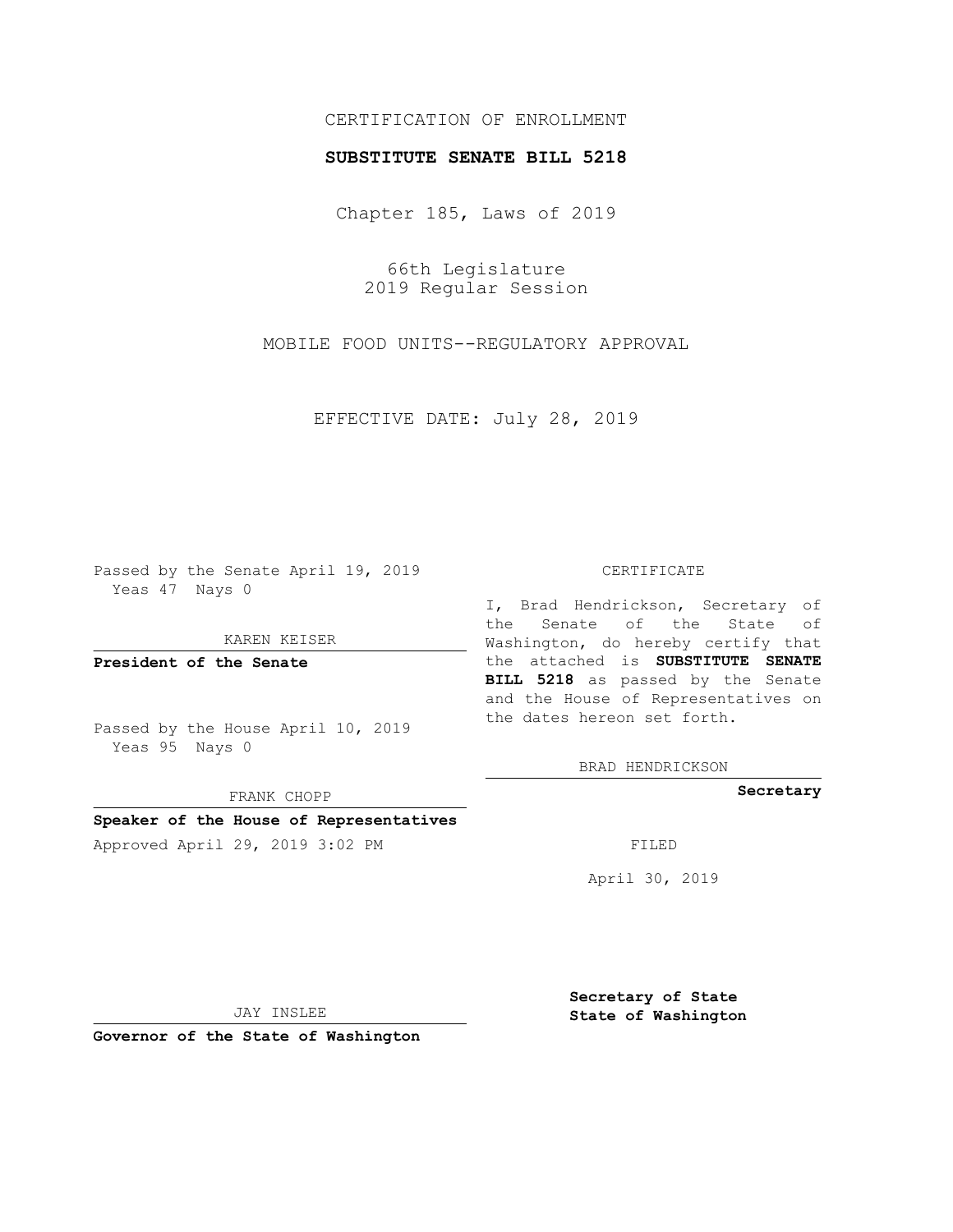### **SUBSTITUTE SENATE BILL 5218**

AS AMENDED BY THE HOUSE

Passed Legislature - 2019 Regular Session

# **State of Washington 66th Legislature 2019 Regular Session**

**By** Senate Agriculture, Water, Natural Resources & Parks (originally sponsored by Senators Zeiger, Takko, and King)

READ FIRST TIME 02/08/19.

1 AN ACT Relating to mobile food units; amending RCW 43.20.025 and 2 43.20.148; and adding a new section to chapter 43.20 RCW.

3 BE IT ENACTED BY THE LEGISLATURE OF THE STATE OF WASHINGTON:

4 **Sec. 1.** RCW 43.20.025 and 2006 c 239 s 2 are each amended to 5 read as follows:

6 ((Unless the context clearly requires otherwise,)) The 7 definitions in this section apply throughout this chapter unless the 8 context clearly requires otherwise.

 (1) "Commissions" means the Washington state commission on African-American affairs established in chapter 43.113 RCW, the Washington state commission on Asian Pacific American affairs established in chapter 43.117 RCW, the Washington state commission on Hispanic affairs established in chapter 43.115 RCW, and the 14 governor's office of Indian affairs.

 (2) "Consumer representative" means any person who is not an elected official, who has no fiduciary obligation to a health facility or other health agency, and who has no material financial 18 interest in the rendering of health services.

19 (3) "Council" means the governor's interagency coordinating 20 council on health disparities, convened according to this chapter.

21 (4) "Department" means the department of health.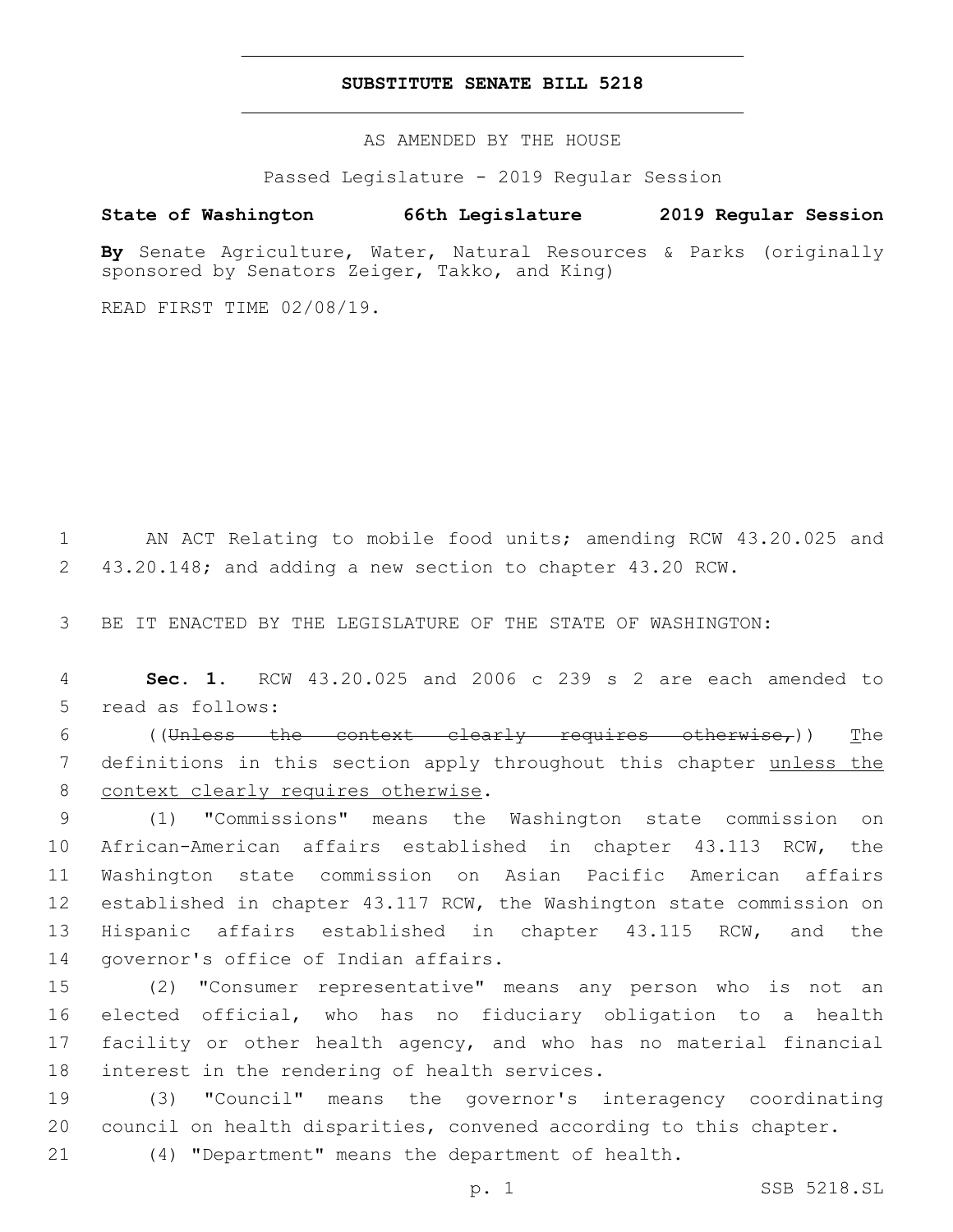(5) "Health disparities" means the difference in incidence, prevalence, mortality, or burden of disease and other adverse health conditions, including lack of access to proven health care services that exists between specific population groups in Washington state.

 (6) "Health impact review" means a review of a legislative or budgetary proposal completed according to the terms of this chapter that determines the extent to which the proposal improves or 8 exacerbates health disparities.

 (7) "Secretary" means the secretary of health, or the secretary's 10 designee.

 (8) "Local health board" means a health board created pursuant to 12 chapter 70.05, 70.08, or 70.46 RCW.

 (9) "Local health officer" means the legally qualified physician appointed as a health officer pursuant to chapter 70.05, 70.08, or 15 70.46 RCW.

 (10) "Social determinants of health" means those elements of social structure most closely shown to affect health and illness, including at a minimum, early learning, education, socioeconomic standing, safe housing, gender, incidence of violence, convenient and affordable access to safe opportunities for physical activity, 21 healthy diet, and appropriate health care services.

 (11) "State board" means the state board of health created under 23 this chapter ((43.20 RCW)).

 (12) "Commissary" means an approved food establishment where food 25 is stored, prepared, portioned, or packaged for service elsewhere.

 (13) "Mobile food unit" means a readily movable food establishment.

28 (14) "Regulatory authority" means the local, state, or federal enforcement body or authorized representative having jurisdiction 30 over the food establishment. The local board of health, acting through the local health officer, is the regulatory authority for the 32 activity of a food establishment, except as otherwise provided by law.

 (15) "Servicing area" means an operating base location to which a mobile food unit or transportation vehicle returns regularly for such things as vehicle and equipment cleaning, discharging liquid or solid wastes, refilling water tanks and ice bins, and boarding food.

 **Sec. 2.** RCW 43.20.148 and 2018 c 167 s 1 are each amended to 39 read as follows: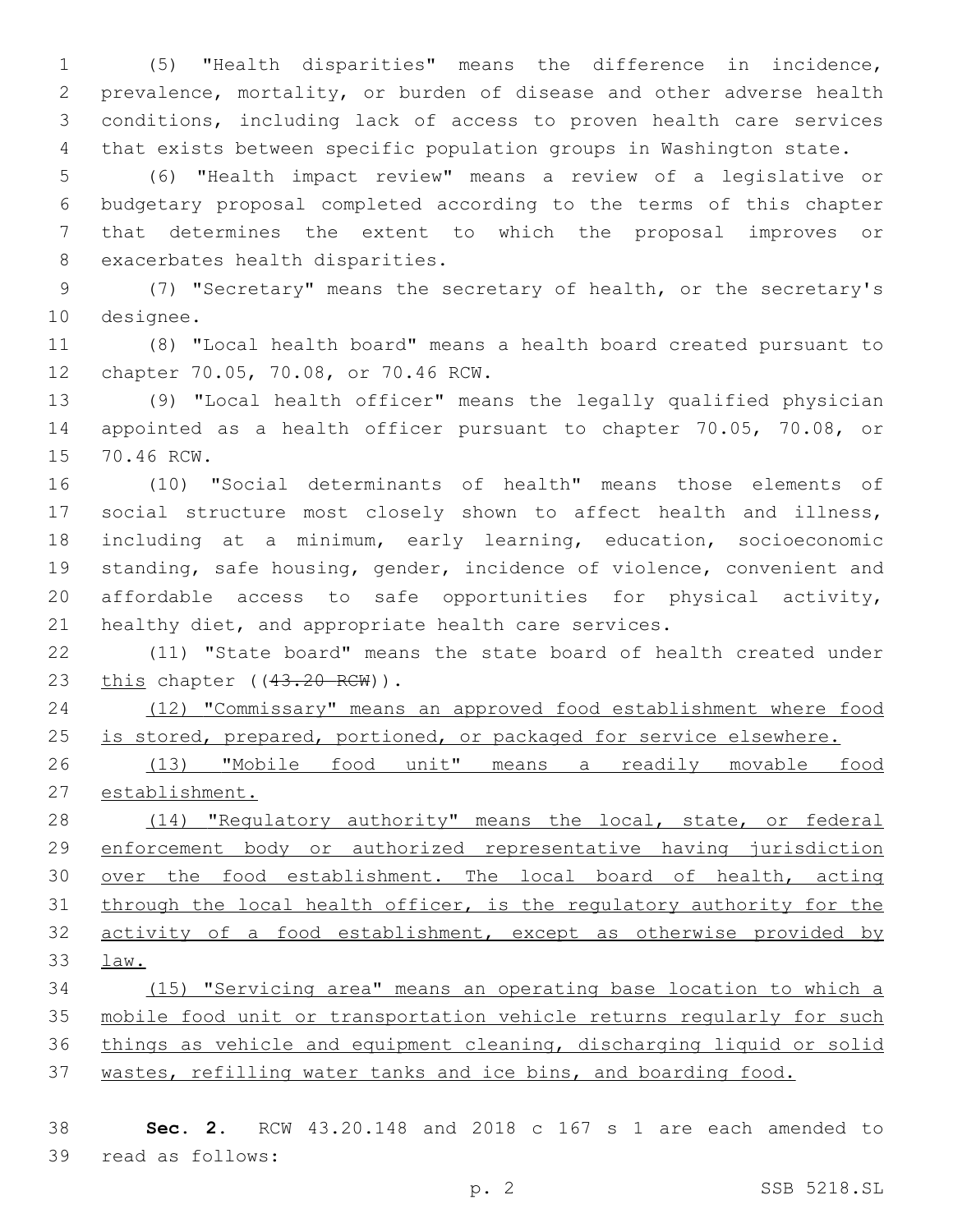1 (((1) For purposes of this section, the following terms have the 2 following meanings:

3 (a) "Commissary" means an approved food establishment where food 4 is stored, prepared, portioned, or packaged for service elsewhere.

5 (b) "Mobile food unit" means a readily movable food 6 establishment.

 (c) "Servicing area" means an operating base location to which a mobile food unit or transportation vehicle returns regularly for such things as vehicle and equipment cleaning, discharging liquid or 10 solid wastes, refilling water tanks and ice bins, and boarding food.

 $(2)$ )) The regulatory authority must approve a request for a mobile food unit to be exempt from state board of health or local health jurisdiction requirements to operate from an approved 14 commissary or servicing area if:

15  $((+a))$   $(1)$  The mobile food unit contains all equipment and 16 utensils needed for complete onboard preparation of an approved menu;

17  $((+b))$   $(2)$  The mobile food unit is protected from environmental 18 contamination when not in use;

19  $((+e))$   $(3)$  The mobile food unit can maintain required food 20 storage temperatures during storage, preparation, service, and 21 transit;

22  $((\overline{d})) (4)$  The mobile food unit has a dedicated handwashing sink 23 to allow frequent handwashing at all times;

 $24$  (( $\left(\frac{1}{12}\right)$ ) (5) The mobile food unit has adequate water capacity and 25 warewashing facilities to clean all multiuse utensils used on the 26 mobile ((<del>[food]</del>)) food unit at a frequency specified in state board 27 of health rules;

28  $((\text{#}))$  (6) The mobile food unit is able to store tools onboard 29 needed for cleaning and sanitizing;

30  $((+q+))$   $(7)$  All food, water, and ice used on the mobile food unit 31 is prepared onboard or otherwise obtained from approved sources;

32 (((+h)) (8) Wastewater and garbage will be sanitarily removed 33 from the mobile food unit following an approved written plan or by a 34 licensed service provider; and

35  $((\overline{(\dagger)}))(9)$  The local health officer approves the menu and plan 36 of operations for the mobile food unit.

37 NEW SECTION. **Sec. 3.** A new section is added to chapter 43.20 38 RCW to read as follows: